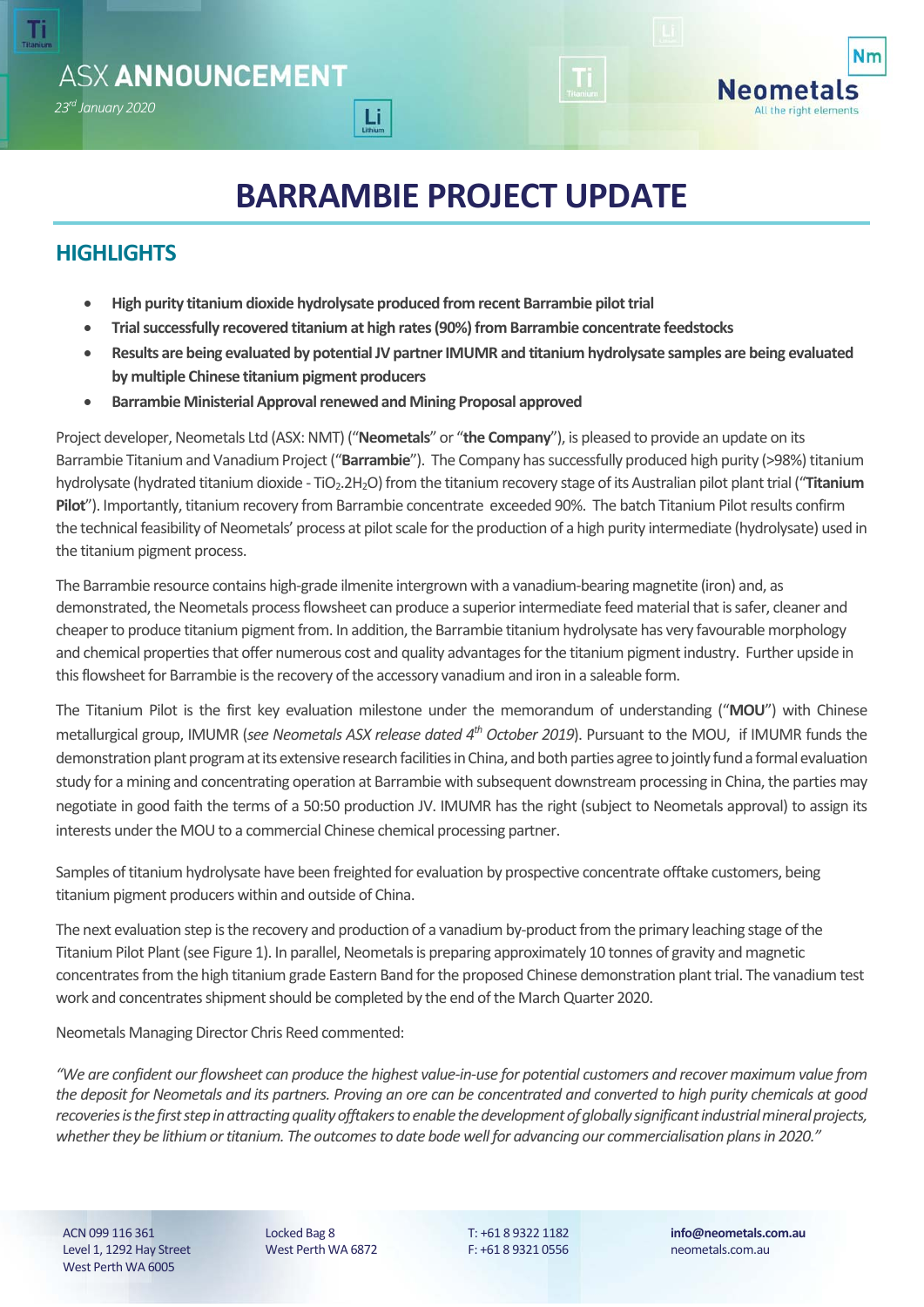### **TECHNICAL SUMMARY**

Pilot test-work aims to prove at scale the optimal beneficiation and hydrometallurgical process flowsheets to capture the value of both titanium and vanadium in the Barrambie concentrates. A high-level view process flowchart is shown below:



The hydrometallurgical process flowsheet consists of two stages of leaching. Firstly, selective primary leaching produces a vanadium‐rich solution for the subsequent recovery of vanadium by‐products (leaching conducted at Neometals Montreal laboratory). The solid or 'leach residue' from filtering the primary leach solution, containing > 99% of the titanium values, is releached in a secondary leach step which produces a titanium‐rich solution. Titanium hydrolysate is then produced via selective precipitation under mild conditions which recovers ~90% of the titanium contained in the original primary leach feed. Titanium hydrolysate is produced in a manner that ensures it has very favourable acid digestion properties making it an attractive intermediate feed material for sulphate or chloride titanium pigment producers.



**Figure 1 ‐** *High level view of the hydrometallurgical process* **Figure 2 –***Neometals Titanium leach and hydrolysate* 

 *production reactors at Strategic Metallurgy, Perth*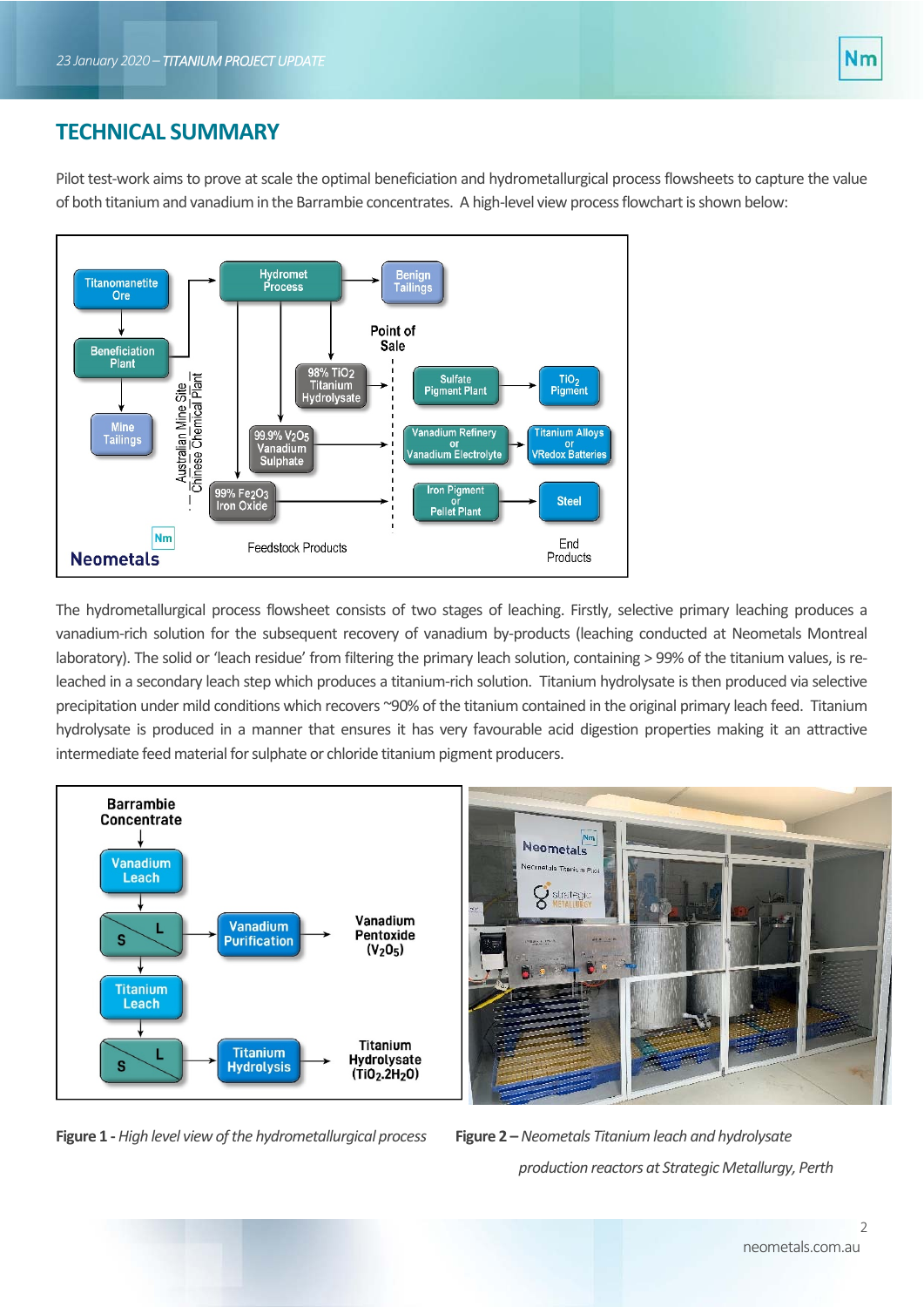

### **PERMITTING**

Neometals has received a five-year extension to its Ministerial Approval 911 to develop a fully integrated mine, concentrator and chemical processing facility. It has also received approval of a Mining Proposal for a ~1Mtpa mining, crushing and screening operation. Neometals' strategy is to have Barrambie development ready as it enters the final stage of demonstrating the significant value-in-use of its Barrambie mineral concentrates to the largest titanium pigment market, China.

### **NEXT STEPS**

Bulk beneficiation test work involving both gravity and magnetic separation technologies is being undertaken at ALS (Australian Laboratory Services) and AML (Allied Mineral Laboratories) in Perth. This work continues as Neometals prepares to send 10 tonnes of Barrambie Eastern Band concentrate to the IMUMR research facilities in China, to feed the proposed demonstration plant. In addition to titanium hydrolysate samples, concentrates are also being prepared for evaluation by potential offtake parties.

Neometals plans to commence a Class 4 Engineering Cost Study ("ECS") utilising results from the current piloting work with completion expected in the September Quarter 2020. The results of the study and the demonstration plant will be used to consider proceeding to a Class 3 ECS which would form the basis for IMUMR/Neometals to make an investment decision on a fully-integrated titanium chemical business. Evaluation activities are expected to be complete by mid-2021.



**Figure 3 –** *Professor Zhang (IMUMR) and Darren Townsend (Neometals) during the piloting campaign and a filter sample of the product hydrolysate made during this visit.*

#### **ENDS**

#### **COMPETENT PERSONS STATEMENT**

#### *Metallurgy*

The information in this report that relates to metallurgical test work results is based on information compiled and / or reviewed by Mr Gavin Beer who is a Member and Chartered Professional of The Australasian Institute of Mining and Metallurgy. Mr Gavin Beer is an employee of the Company and has sufficient experience relevant to the activity which he is undertaking to be recognised as competent to compile and report such information. Mr Gavin Beer consents to the inclusion in the report of the matters based on his information in the form and context in which it appears.

3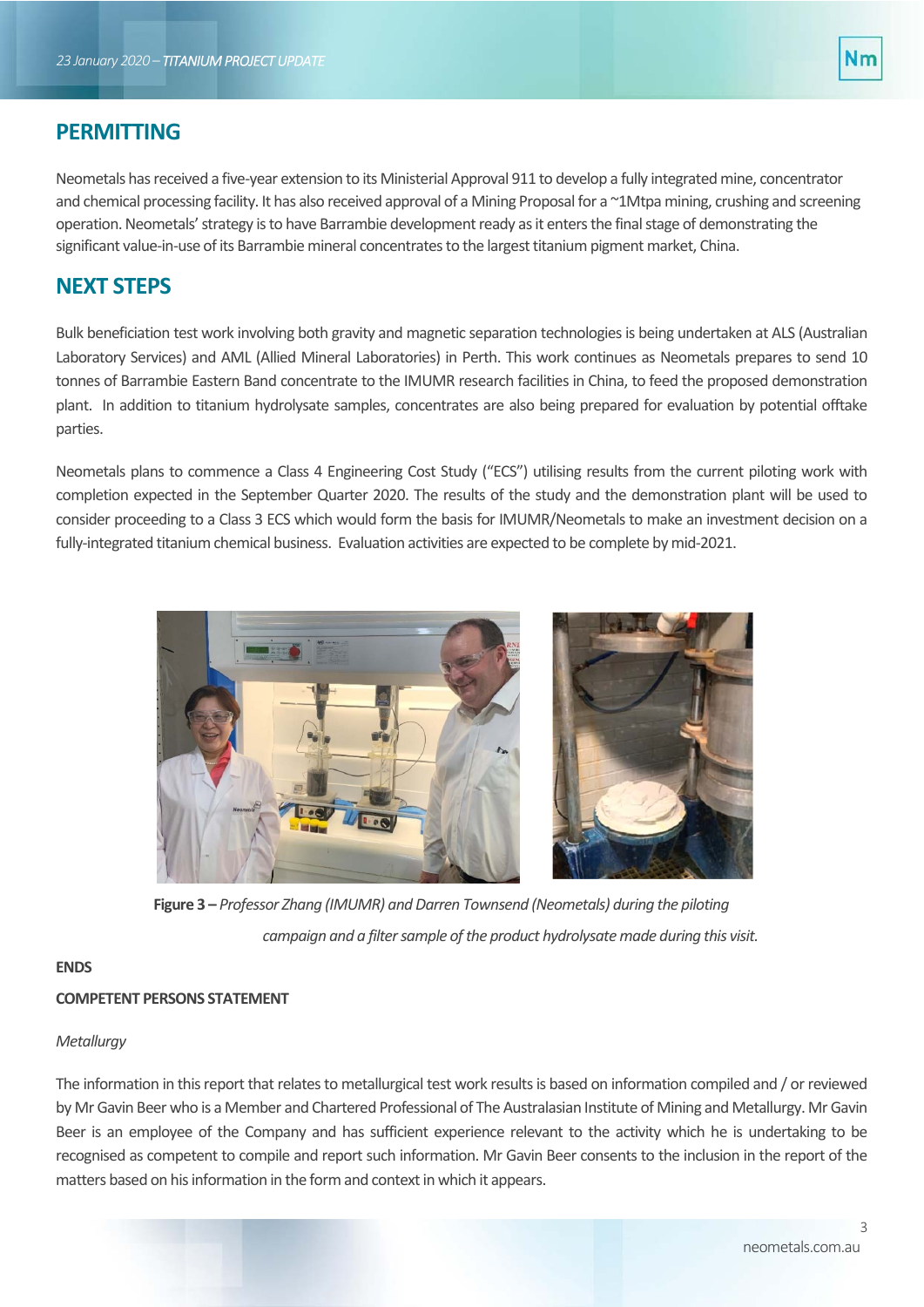Τi

#### *Authorised on behalf of Neometals by Christopher Reed, Managing Director*

For further information, please contact:

#### **Chris Reed** Managing Director Neometals Ltd T: +61 8 9322 1182 E: info@neometals.com.au

**Jeremy Mcmanus**  General Manager ‐ Commercial and IR Neometals Ltd T: +61 8 9322 1182 E: jmcmanus@neometals.com.au

#### **About Neometals Ltd**

Neometals innovatively develops opportunities in minerals and advanced materials essential for a sustainable future. With a focus on the energy storage megatrend, the strategy focuses on de-risking and developing long life projects with strong partners and integrating down the value chain to increase margins and return value to shareholders.

Neometals has three core projects:

- Lithium‐ion Battery Recycling a proprietary process for recovering cobalt and other valuable materials from spent and scrap lithium batteries. Pilot plant testing currently underway with plans established to conduct demonstration scale trials with potential JV partner SMS Group;
- Barrambie Titanium and Vanadium Project ‐ one of the world's highest‐grade hard‐rock titanium‐vanadium deposits, working towards a development decision in mid‐2021 with potential JV partner IMUMR; and
- Lithium Refinery Project progressing plans for a lithium refinery development to supply lithium hydroxide to the battery cathode industry with potential JV partner Manikaran Power, underpinned by a binding life‐of‐mine annual offtake option for 57,000 tonnes per annum of Mt Marion 6% spodumene concentrate.

 $\Delta$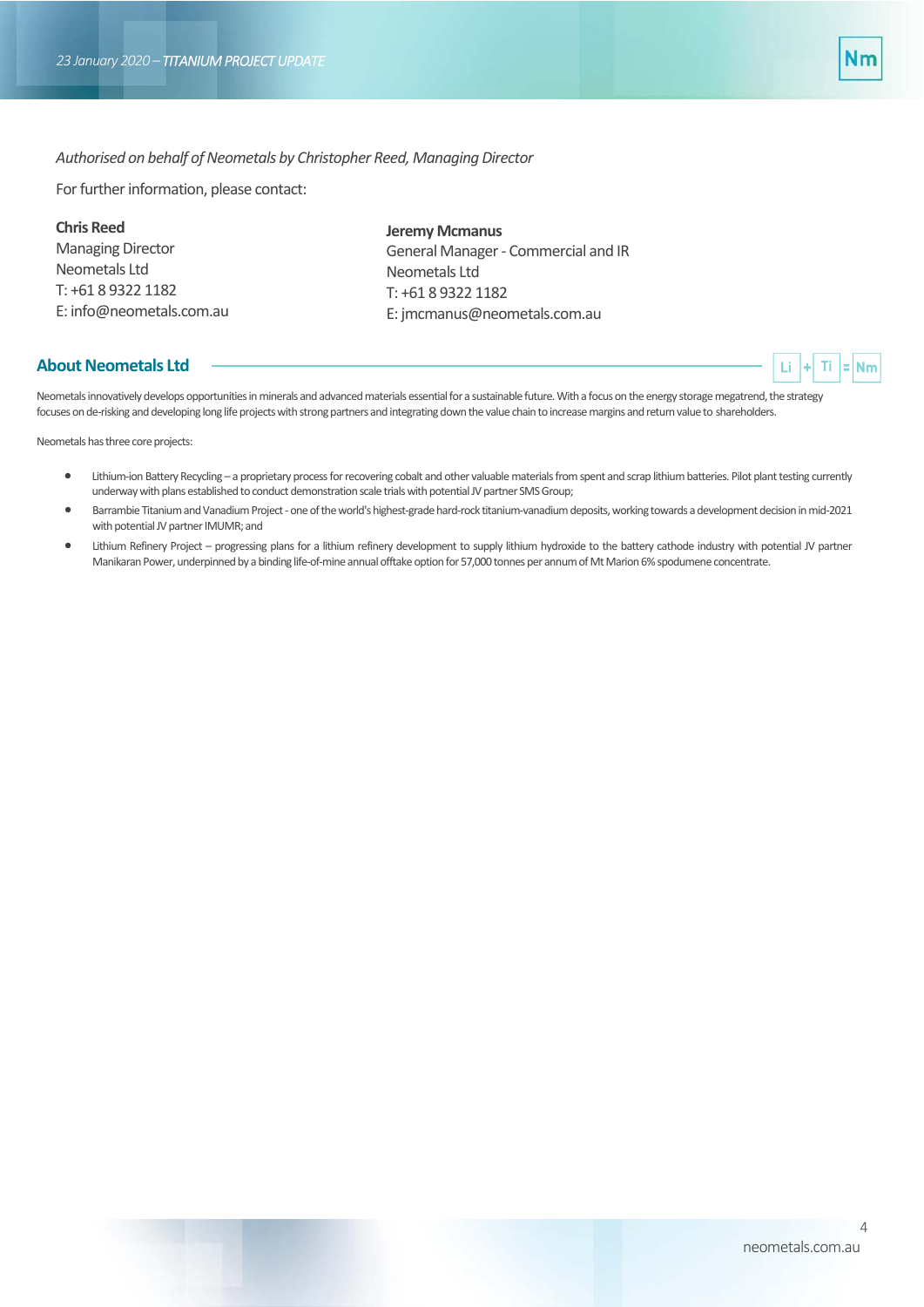# **ASX ANNOUNCEMENT**

*23rd January 2020* 

# $\boxed{\coprod\limits_{\text{Lithium}}% {\begin{array}{ccccc} \text{Lip}_{\text{Lip}} & \text{Lip}_{\text{Lip}} & \text{Lip}_{\text{Lip}} \\ \text{Lip}_{\text{Lip}} & \text{Lip}_{\text{Lip}} & \text{Lip}_{\text{Lip}} & \text{Lip}_{\text{Lip}} \\ \text{Lip}_{\text{Lip}} & \text{Lip}_{\text{Lip}} & \text{Lip}_{\text{Lip}} & \text{Lip}_{\text{Lip}} \\ \text{Lip}_{\text{Lip}} & \text{Lip}_{\text{Lip}} & \text{Lip}_{\text{Lip}} & \text{Lip}_{\text{Lip}} \\ \$

# **JORC Code, 2012 Edition – Table 1**

## **Section 1 Sampling Techniques and Data**

| Criteria                                                          | <b>JORC Code explanation</b>                                                                                                                                                                                                                                                                                                                                                                                                                                                                                                                                                                                                                                                                                                                                                                                                                                                                                                                                                                                                                                                                                                                   | Commentary                                                                                                                                     |
|-------------------------------------------------------------------|------------------------------------------------------------------------------------------------------------------------------------------------------------------------------------------------------------------------------------------------------------------------------------------------------------------------------------------------------------------------------------------------------------------------------------------------------------------------------------------------------------------------------------------------------------------------------------------------------------------------------------------------------------------------------------------------------------------------------------------------------------------------------------------------------------------------------------------------------------------------------------------------------------------------------------------------------------------------------------------------------------------------------------------------------------------------------------------------------------------------------------------------|------------------------------------------------------------------------------------------------------------------------------------------------|
| Sampling<br>techniques                                            | Nature and quality of sampling (e.g. cut channels, random chips, or<br>specific specialised industry standard measurement tools<br>appropriate to the minerals under investigation, such as down hole<br>gamma sondes, or handheld XRF instruments, etc). These<br>examples should not be taken as limiting the broad meaning of<br>sampling.<br>Include reference to measures taken to ensure sample representivity<br>$\bullet$<br>and the appropriate calibration of any measurement tools or systems<br>used.<br>Aspects of the determination of mineralisation that are Material to the<br>$\bullet$<br>Public Report.<br>In cases where 'industry standard' work has been done this would be<br>$\bullet$<br>relatively simple (e.g. 'reverse circulation drilling was used to obtain 1<br>m samples from which 3 kg was pulverised to produce a 30 g charge<br>for fire assay'). In other cases more explanation may be required,<br>such as where there is coarse gold that has inherent sampling<br>problems. Unusual commodities or mineralisation types (e.g.<br>submarine nodules) may warrant disclosure of detailed information. | Metallurgical drilling comprises 20 PQ core holes. Core was 1/4 cut for<br>assaying in 1-meter lengths.                                        |
| Drilling<br>techniques                                            | Drill type (e.g. core, reverse circulation, open-hole hammer, rotary air<br>blast, auger, Bangka, sonic, etc) and details (e.g. core diameter, triple<br>or standard tube, depth of diamond tails, face-sampling bit or other<br>type, whether core is oriented and if so, by what method, etc).                                                                                                                                                                                                                                                                                                                                                                                                                                                                                                                                                                                                                                                                                                                                                                                                                                               | Metallurgical drilling was conducted by PQ drilling technique.                                                                                 |
| Drill sample<br>recovery                                          | Method of recording and assessing core and chip sample recoveries<br>and results assessed.<br>Measures taken to maximise sample recovery and ensure<br>$\bullet$<br>representative nature of the samples.                                                                                                                                                                                                                                                                                                                                                                                                                                                                                                                                                                                                                                                                                                                                                                                                                                                                                                                                      | A quantitative logging code was used to record recovery for the<br>recent RC and DD drilling. Recovery of samples is considered to be<br>good. |
| ACN 099 116 361<br>Level 1, 1292 Hay Street<br>West Perth WA 6005 | Locked Bag 8<br>T: +61 8 9322 1182<br>West Perth WA 6872<br>F: +61 8 9321 0556                                                                                                                                                                                                                                                                                                                                                                                                                                                                                                                                                                                                                                                                                                                                                                                                                                                                                                                                                                                                                                                                 | info@neometals.com.au<br>neometals.com.au                                                                                                      |

**Nm** 

**Neometals** 

All the right elements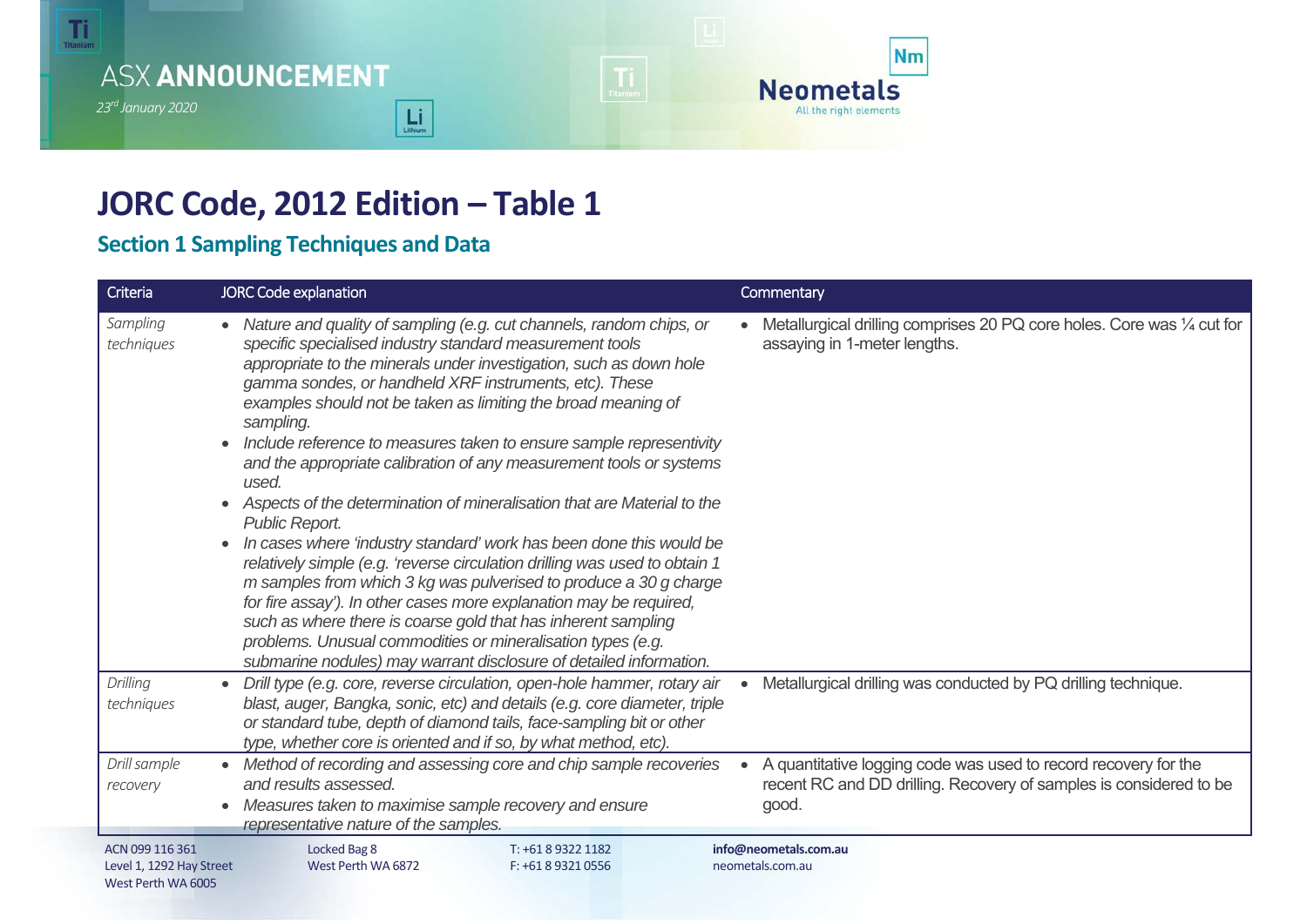#### *23 January 2020 – TITANIUM PROJECT UPDATE*

| Criteria                                                | <b>JORC Code explanation</b>                                                                                                                                                                                                                                                                                                                                                                                                                                                                                                                                                                                                                                                                       | Commentary                                                                                                                                                                                                                                                                                     |
|---------------------------------------------------------|----------------------------------------------------------------------------------------------------------------------------------------------------------------------------------------------------------------------------------------------------------------------------------------------------------------------------------------------------------------------------------------------------------------------------------------------------------------------------------------------------------------------------------------------------------------------------------------------------------------------------------------------------------------------------------------------------|------------------------------------------------------------------------------------------------------------------------------------------------------------------------------------------------------------------------------------------------------------------------------------------------|
|                                                         | Whether a relationship exists between sample recovery and grade<br>and whether sample bias may have occurred due to preferential<br>loss/gain of fine/coarse material.                                                                                                                                                                                                                                                                                                                                                                                                                                                                                                                             |                                                                                                                                                                                                                                                                                                |
| Logging                                                 | Whether core and chip samples have been geologically and<br>$\bullet$<br>geotechnically logged to a level of detail to support appropriate<br>Mineral Resource estimation, mining studies and metallurgical<br>studies.<br>Whether logging is qualitative or quantitative in nature. Core (or<br>costean, channel, etc) photography.<br>The total length and percentage of the relevant intersections logged.                                                                                                                                                                                                                                                                                      | • Geological logging of core and rock chips was carried out recording<br>lithology, major minerals, oxidation, colour, texture, mineralisation,<br>water and recovery. The logging was carried out in sufficient detail to<br>meet the requirements of resource estimation and mining studies. |
| Sub-sampling<br>techniques and<br>sample<br>preparation | • If core, whether cut or sawn and whether quarter, half or all core<br>taken.<br>If non-core, whether riffled, tube sampled, rotary split, etc and<br>whether sampled wet or dry.<br>For all sample types, the nature, quality and appropriateness of the<br>$\bullet$<br>sample preparation technique.<br>Quality control procedures adopted for all sub-sampling stages to<br>maximise representivity of samples.<br>Measures taken to ensure that the sampling is representative of the<br>in-situ material collected, including for instance results for field<br>duplicate/second-half sampling.<br>Whether sample sizes are appropriate to the grain size of the<br>material being sampled. | • All samples were dried, crushed to approximately 2mm, split and<br>pulverized.                                                                                                                                                                                                               |
| Quality of<br>assay data and<br>laboratory<br>tests     | • The nature, quality and appropriateness of the assaying and<br>laboratory procedures used and whether the technique is considered<br>partial or total.<br>For geophysical tools, spectrometers, handheld XRF instruments,<br>etc, the parameters used in determining the analysis including<br>instrument make and model, reading times, calibrations factors<br>applied and their derivation, etc.<br>Nature of quality control procedures adopted (e.g. standards, blanks,<br>duplicates, external laboratory checks) and whether acceptable<br>levels of accuracy (i.e. lack of bias) and precision have been<br>established.                                                                 | No field QAQC data was conducted by Neometals. Intertek<br>Genalysis conducted their own internal QAQC, with no issues being<br>reported.                                                                                                                                                      |

**Nm**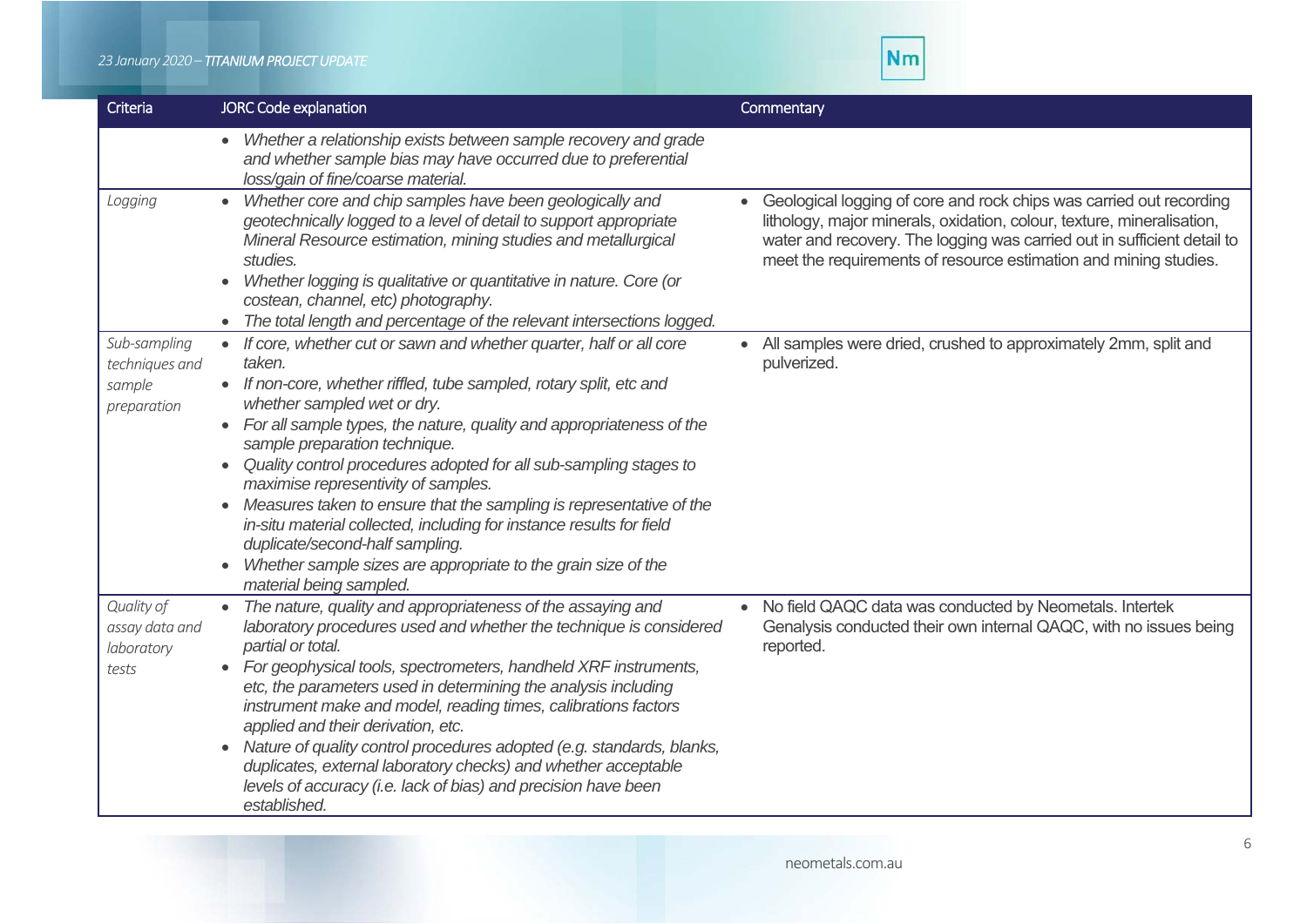#### *23 January 2020 – TITANIUM PROJECT UPDATE*

| Criteria                                                         | <b>JORC Code explanation</b>                                                                                                                                                                                                                                                                                                                                                                      | Commentary                                                                                                                                                                                                                                                          |
|------------------------------------------------------------------|---------------------------------------------------------------------------------------------------------------------------------------------------------------------------------------------------------------------------------------------------------------------------------------------------------------------------------------------------------------------------------------------------|---------------------------------------------------------------------------------------------------------------------------------------------------------------------------------------------------------------------------------------------------------------------|
| Verification of<br>sampling and<br>assaying                      | The verification of significant intersections by either independent or<br>$\bullet$<br>alternative company personnel.<br>The use of twinned holes.<br>Documentation of primary data, data entry procedures, data<br>verification, data storage (physical and electronic) protocols.<br>Discuss any adjustment to assay data.<br>$\bullet$                                                         | Data was recorded in the field on paper logs and transferred to<br>individual .xls files prior to merging with project database. No twin<br>holes were drilled and no verification of significant intersections by<br>independent laboratories has been undertaken. |
| Location of<br>data points                                       | Accuracy and quality of surveys used to locate drill holes (collar and<br>$\bullet$<br>down-hole surveys), trenches, mine workings and other locations<br>used in Mineral Resource estimation.<br>Specification of the grid system used.<br>Quality and adequacy of topographic control.                                                                                                          | Drill collar and azimuth were pegged in the field using GDA94<br>system by independent surveyors.                                                                                                                                                                   |
| Data spacing<br>and<br>distribution                              | Data spacing for reporting of Exploration Results.<br>$\bullet$<br>Whether the data spacing and distribution is sufficient to establish the<br>degree of geological and grade continuity appropriate for the Mineral<br>Resource and Ore Reserve estimation procedure(s) and<br>classifications applied.<br>Whether sample compositing has been applied.<br>$\bullet$                             | Metallurgical holes were spaced at 50m intervals along the strike of<br>the Barrambie mineralisation.                                                                                                                                                               |
| Orientation of<br>data in relation<br>to geological<br>structure | Whether the orientation of sampling achieves unbiased sampling of<br>$\bullet$<br>possible structures and the extent to which this is known, considering<br>the deposit type.<br>If the relationship between the drilling orientation and the orientation<br>of key mineralised structures is considered to have introduced a<br>sampling bias, this should be assessed and reported if material. | Metallurgical holes were drilled within the plane of the Barrambie<br>mineralisation.                                                                                                                                                                               |
| Sample security                                                  | The measures taken to ensure sample security.<br>$\bullet$                                                                                                                                                                                                                                                                                                                                        | Samples were stored onsite and transported to the laboratory on a<br>regular basis by Neometals employees.                                                                                                                                                          |
| Audits or<br>reviews                                             | The results of any audits or reviews of sampling techniques and<br>data.                                                                                                                                                                                                                                                                                                                          | No audits or reviews of sampling techniques and data have been<br>$\bullet$<br>conducted.                                                                                                                                                                           |

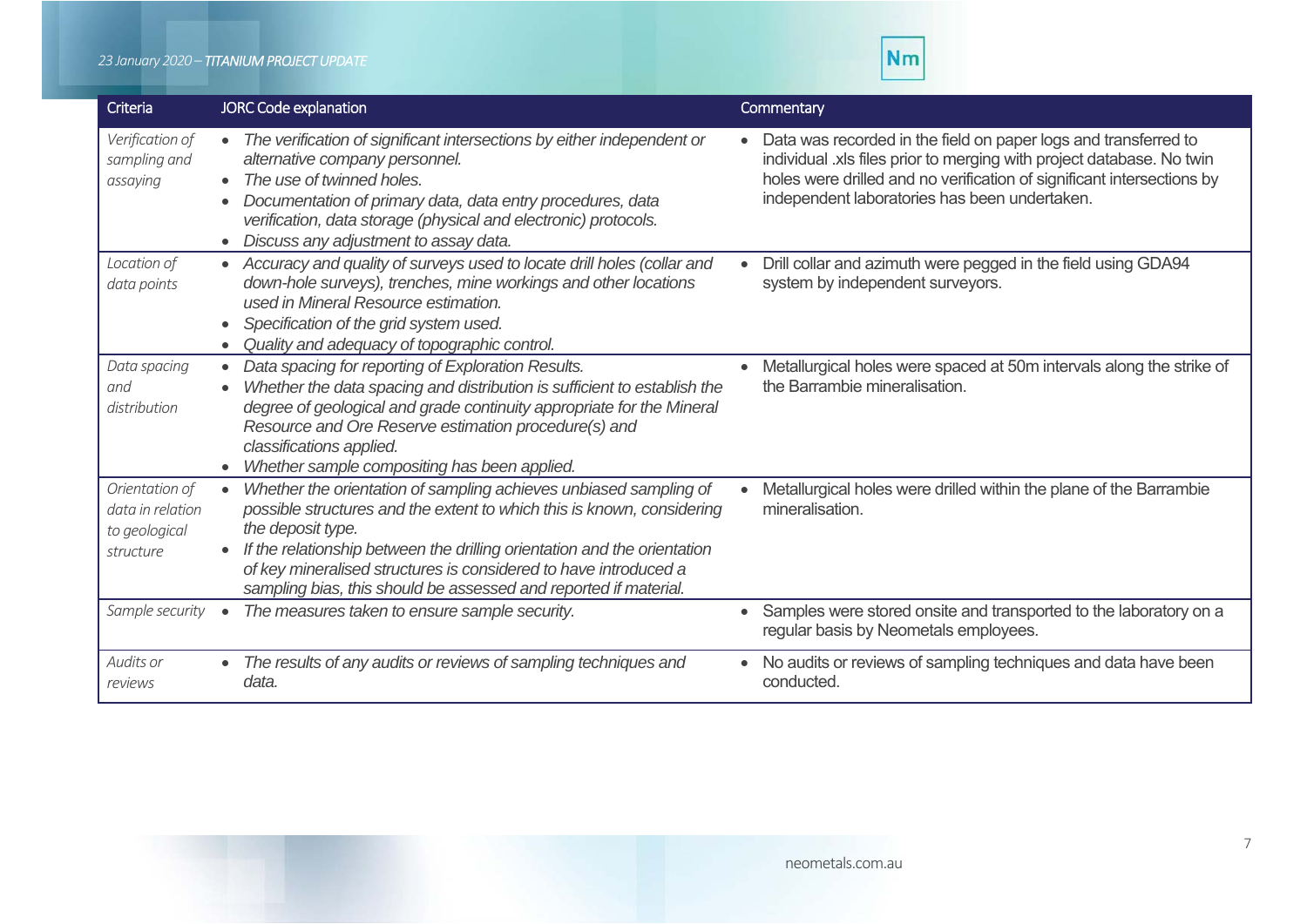# **Exploration Results**

| Criteria                                         | <b>JORC Code explanation</b>                                                                                                                                                                                                                                                                                                                                                                                                              | Commentary                                                                                                                                                                                                                                                                                                                                                                                                                                                                                                                                                                                                                                                                                                                                                                                                                                                                                                                                                                                                                                                                                                                                                                                                                                                                                                                                                                                                                        |
|--------------------------------------------------|-------------------------------------------------------------------------------------------------------------------------------------------------------------------------------------------------------------------------------------------------------------------------------------------------------------------------------------------------------------------------------------------------------------------------------------------|-----------------------------------------------------------------------------------------------------------------------------------------------------------------------------------------------------------------------------------------------------------------------------------------------------------------------------------------------------------------------------------------------------------------------------------------------------------------------------------------------------------------------------------------------------------------------------------------------------------------------------------------------------------------------------------------------------------------------------------------------------------------------------------------------------------------------------------------------------------------------------------------------------------------------------------------------------------------------------------------------------------------------------------------------------------------------------------------------------------------------------------------------------------------------------------------------------------------------------------------------------------------------------------------------------------------------------------------------------------------------------------------------------------------------------------|
| Mineral<br>tenement and<br>land tenure<br>status | • Type, reference name/number, location and ownership including<br>agreements or material issues with third parties such as joint<br>ventures, partnerships, overriding royalties, native title interests,<br>historical sites, wilderness or national park and environmental<br>settings.<br>The security of the tenure held at the time of reporting along with any<br>known impediments to obtaining a licence to operate in the area. | • The Barrambie mineralisation is within 100% owned granted mining<br>lease M57/173 in the Eastern Murchison Goldfields. No known<br>impediments exist in the area.                                                                                                                                                                                                                                                                                                                                                                                                                                                                                                                                                                                                                                                                                                                                                                                                                                                                                                                                                                                                                                                                                                                                                                                                                                                               |
| Exploration<br>done by other<br>parties          | • Acknowledgment and appraisal of exploration by other parties.                                                                                                                                                                                                                                                                                                                                                                           | • No relevant exploration has been completed by other parties to<br>acknowledge or appraise at this time.                                                                                                                                                                                                                                                                                                                                                                                                                                                                                                                                                                                                                                                                                                                                                                                                                                                                                                                                                                                                                                                                                                                                                                                                                                                                                                                         |
| Geology                                          | Deposit type, geological setting and style of mineralisation.<br>$\bullet$                                                                                                                                                                                                                                                                                                                                                                | • The ferrovanadium titanium (Ti-V-Fe) deposit occurs within the<br>Archaean Barrambie Greenstone Belt, which is a narrow, north-<br>northwest to south-southeast trending greenstone belt in the northern<br>Yilgarn Craton. The linear greenstone belt is about 60 km long and<br>attains a maximum width of about 4 km. It is flanked by banded<br>gneiss and granitoids. The mineralisation is hosted within a large<br>layered, mafic intrusive complex (the Barrambie Igneous Complex),<br>which has intruded into and is conformable with the general trend of<br>the enclosing Greenstone Belt. From aeromagnetic data and<br>regional geological mapping, it appears that this layered sill complex<br>extends over a distance of at least 25 km into tenements to the north<br>and south of M57/173 that have been acquired by Neometals. The<br>layered sill varies in width from 500 m to 1,700 m.<br>The sill is comprised of anorthositic magnetite-bearing gabbros that<br>intrude a sequence of metasediments, banded iron formation,<br>metabasalts and metamorphosed felsic volcanics of the Barrambie<br>Greenstone Belt. The metasediment unit forms the hanging-wall to<br>the layered sill complex.<br>Exposure is poor due to deep weathering, masking by laterite,<br>widespread cover of transported regolith (wind-blown and water-<br>borne sandy and silty clay), laterite scree and colluvium. Where |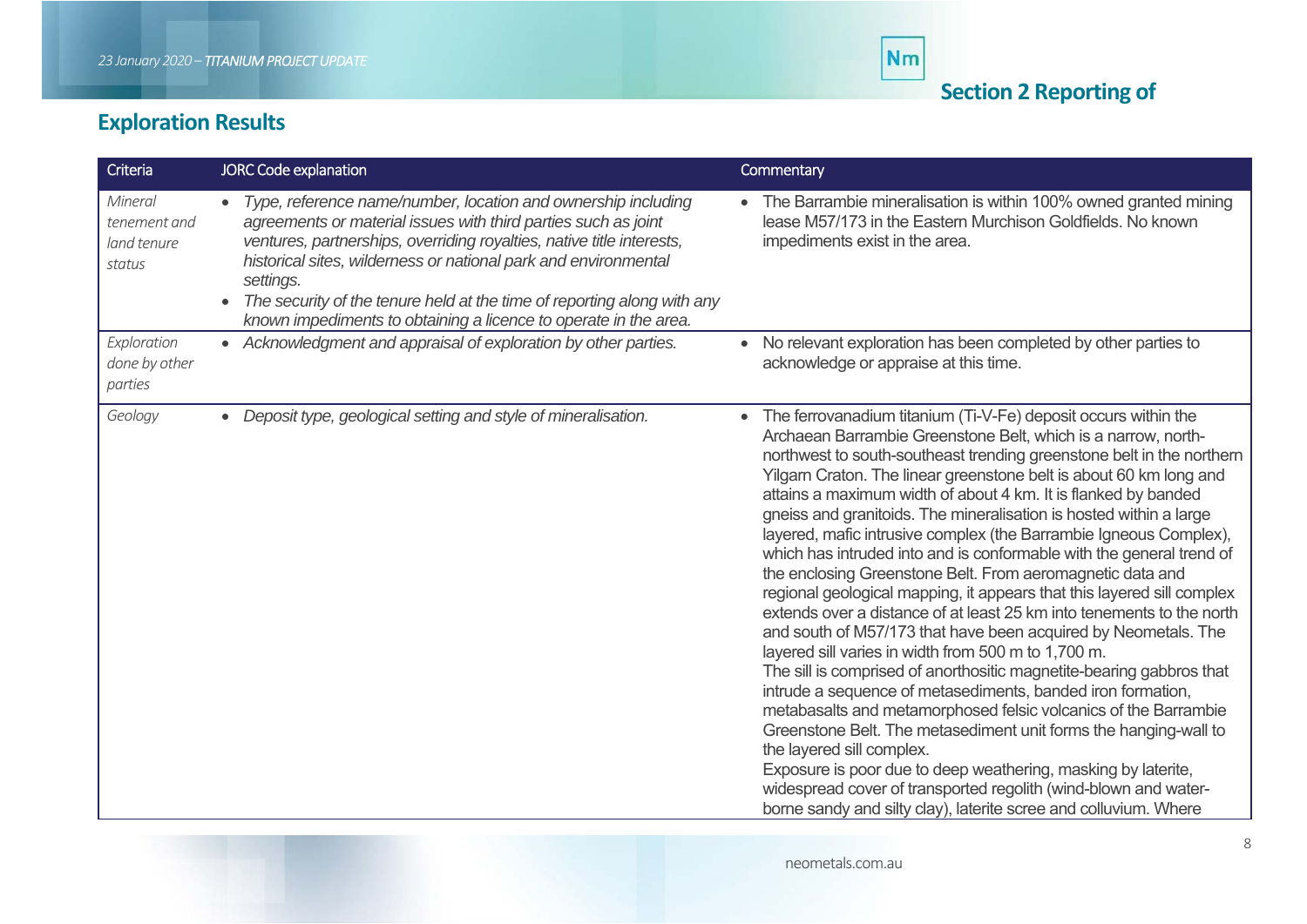| Criteria                         | <b>JORC Code explanation</b>                                                                                                                                                                                                                                                                                                                                                                                                                                                                                                                                                                                                                                                                                                                         | Commentary                                                                                                                                                                                                                                                                                                                                                                                                                                                                                                                                                                                                                                                          |
|----------------------------------|------------------------------------------------------------------------------------------------------------------------------------------------------------------------------------------------------------------------------------------------------------------------------------------------------------------------------------------------------------------------------------------------------------------------------------------------------------------------------------------------------------------------------------------------------------------------------------------------------------------------------------------------------------------------------------------------------------------------------------------------------|---------------------------------------------------------------------------------------------------------------------------------------------------------------------------------------------------------------------------------------------------------------------------------------------------------------------------------------------------------------------------------------------------------------------------------------------------------------------------------------------------------------------------------------------------------------------------------------------------------------------------------------------------------------------|
|                                  |                                                                                                                                                                                                                                                                                                                                                                                                                                                                                                                                                                                                                                                                                                                                                      | remnant laterite profiles occur on low hills, there is ferricrete capping<br>over a strongly weathered material that extends down to depths of<br>70 m.<br>Ti-V-Fe mineralisation occurs as bands of cumulate aggregations of<br>vanadiferous magnetite (martite)-ilmenite (leucoxene) in massive<br>and disseminated layers and lenses.<br>Within the tenement the layered deposit has been divided into five<br>sections established at major fault offsets. Cross faults have<br>displacements that range from a few metres to 400 m. The water<br>table occurs at about 35 m below the surface (when measured<br>where the laterite profile has been stripped). |
| Drill hole<br><b>Information</b> | A summary of all information material to the understanding of the<br>exploration results including a tabulation of the following information<br>for all Material drill holes:<br>easting and northing of the drill hole collar<br>$\circ$<br>elevation or RL (Reduced Level - elevation above sea level in<br>$\circ$<br>metres) of the drill hole collar<br>dip and azimuth of the hole<br>$\circ$<br>down hole length and interception depth<br>$\circ$<br>o hole length.<br>If the exclusion of this information is justified on the basis that the<br>$\bullet$<br>information is not Material and this exclusion does not detract from<br>the understanding of the report, the Competent Person should<br>clearly explain why this is the case. | No exploration results being reported. Exploration results can be<br>found in previous public reports.                                                                                                                                                                                                                                                                                                                                                                                                                                                                                                                                                              |
| Data<br>aggregation<br>methods   | In reporting Exploration Results, weighting averaging techniques,<br>maximum and/or minimum grade truncations (e.g. cutting of high<br>grades) and cut-off grades are usually Material and should be stated.<br>Where aggregate intercepts incorporate short lengths of high grade<br>$\bullet$<br>results and longer lengths of low grade results, the procedure used<br>for such aggregation should be stated and some typical examples of<br>such aggregations should be shown in detail.<br>The assumptions used for any reporting of metal equivalent values<br>should be clearly stated.                                                                                                                                                       | No exploration results being reported. Exploration results can be<br>found in previous public reports.                                                                                                                                                                                                                                                                                                                                                                                                                                                                                                                                                              |